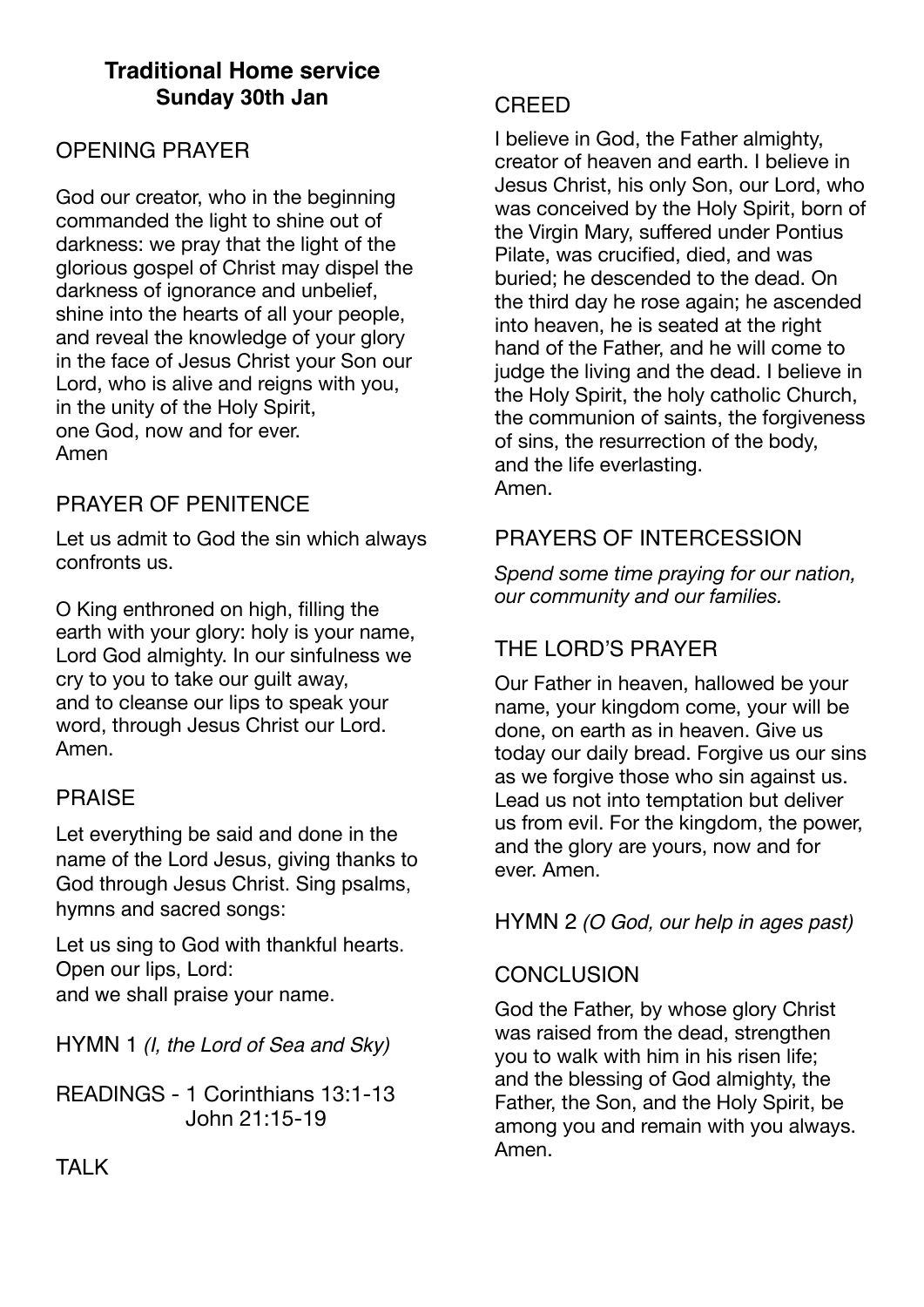# HYMNS TO USE

I, the Lord of sea and sky, I have heard my people cry. All who dwell in deepest sin My hand will save. I who made the stars of night, I will make their darkness bright. Who will bear my light to them? Whom shall I send?

*Here I am Lord. Is it I Lord? I have heard you calling in the night. I will go Lord, if you lead me. I will hold your people in my heart.*

I, the Lord of snow and rain, I have borne my people's pain. I have wept for love of them. They turn away. I will break their hearts of stone, Give them hearts for love alone. I will speak my word to them, Whom shall I send?

I, the Lord of wind and flame, I will tend the poor and lame. I will set a feast for them. My hand will save. Finest bread I will provide Till their hearts be satisfied. I will give my life to them. Whom shall I send?

1 O God, our help in ages past, our hope for years to come, our shelter from the stormy blast, and our eternal home:

2 Under the shadow of your throne your saints have dwelt secure; sufficient is your arm alone, and our defence is sure.

3 Before the hills in order stood, or earth received its frame, from everlasting you are God, to endless years the same.

4 A thousand ages in your sight are like an evening gone, short as the watch that ends the night before the rising sun.

5 Time, like an ever-rolling stream, soon bears us all away; we fly forgotten, as a dream dies at the op'ning day.

6 O God, our help in ages past, our hope for years to come, still be our guard while troubles last, and our eternal home!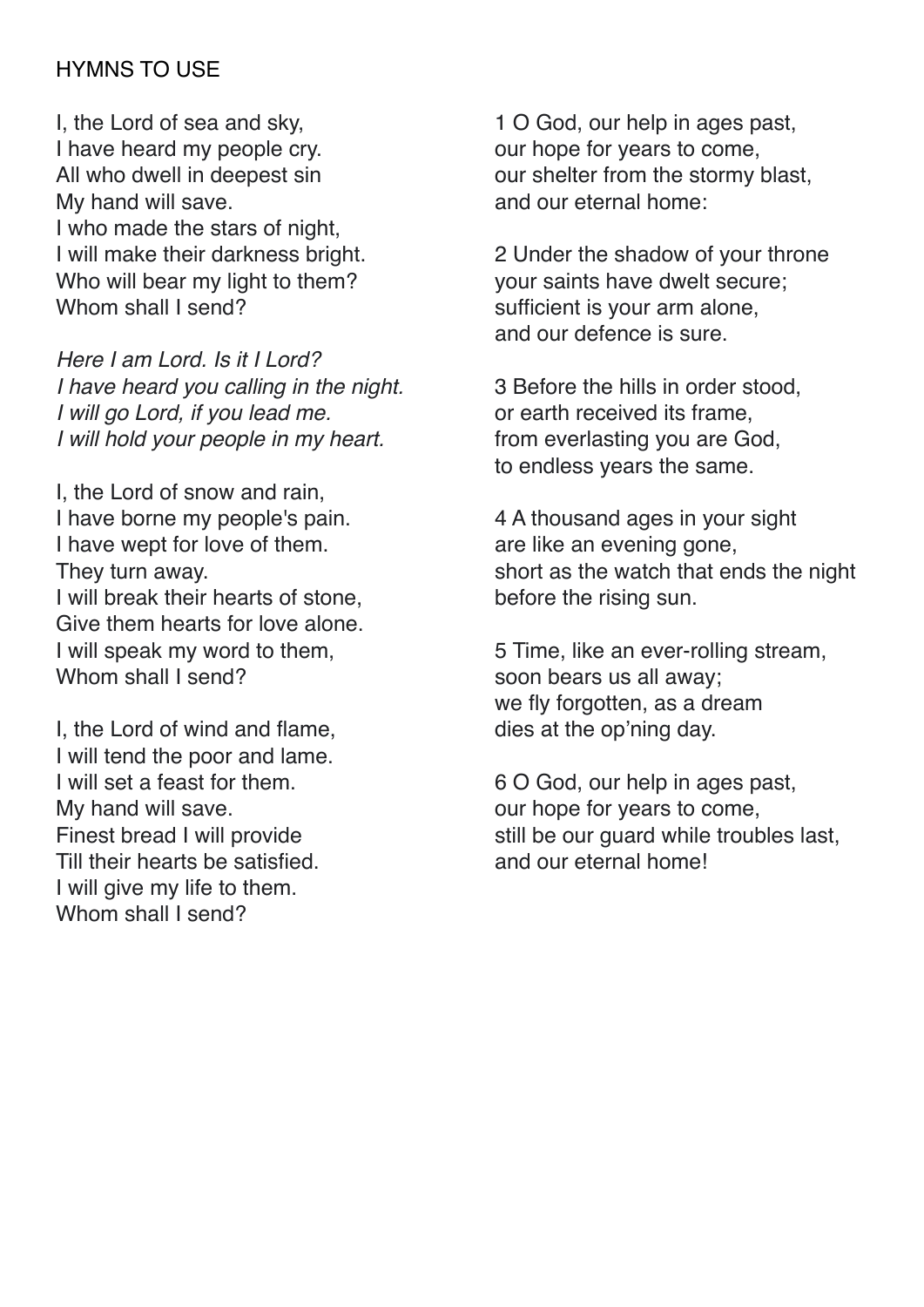Sermon - Adrian Morton 1 Cor 13:1-13; John 21:15-19 Unity Part 2 - Kingdom confrontation

I want to pick up on last week's talk about unity.

If you were here last Sunday or watched the live stream of Wollaston's service.

You will know that I was talking about how we create a safe space for people to flourish.

And I talked about a core value that God has given us, which is free will, freedom.

That His kingdom is a kingdom of freedom. And the purpose of our freedom is to love well.

A love described in our 1 Corinthians reading.

And again, just to remind us, I said last week that if we are to create a safe place for people to discover who they are and why they are here.

Then there are 3 areas to tackle.

Firstly that we deal well with our differences. So we cultivate honour amongst us. That we value, respect the other even though they are different from us.

Secondly, our attitude to sin is shaped by new covenant thinking.

So its not about judgment or rule breaking or punishment.

But we want to call people to live in their higher identity of who they are in Christ.

And in the responsibility of being children of light..

And thirdly, I touched on confronting conflict. Its an acknowledgement that if there are high levels of freedom amongst us then that will naturally generate high levels of conflict.

And its this third area I want to speak on again today.

How do we deal with conflict, upset, that naturally arises from us sharing life together, because we are all different.

And also, if we are to allow sin to rise up to the surface. And for it to be seen for what it is…

How do we then walk with someone through the process of living in increased levels of freedom.

Freedom from those things that entangle us.

And if we are to do both those things well. Dealing with conflict and walking with someone through the process of being free from sin…

Then I think we'll have to learn how to confront one another in a kingdom, or a new covenant way.

Having the freedom to confront one another is essential for building a safe place for people to discover who they are and why they are here.

———

God isn't a God who wants to control us. He wants us to learn how to use our freedom well.

So in this new covenant, where we are to walk by the Spirit.

He hasn't given us a set of rules in order to control our behaviour.

So the need to control others can't be reflected in our church environment.

But often it can feel just like that.

That the church environment has this set of rules, to keep us all conformed to a certain level of behaviour.

The comment, "That's not how we do things here", reveals a controlling environment like that.

But God doesn't want to control us. He wants us to be free.

And to use our freedom to love people well.

Look at how Jesus operated. He valued people's freedom hugely.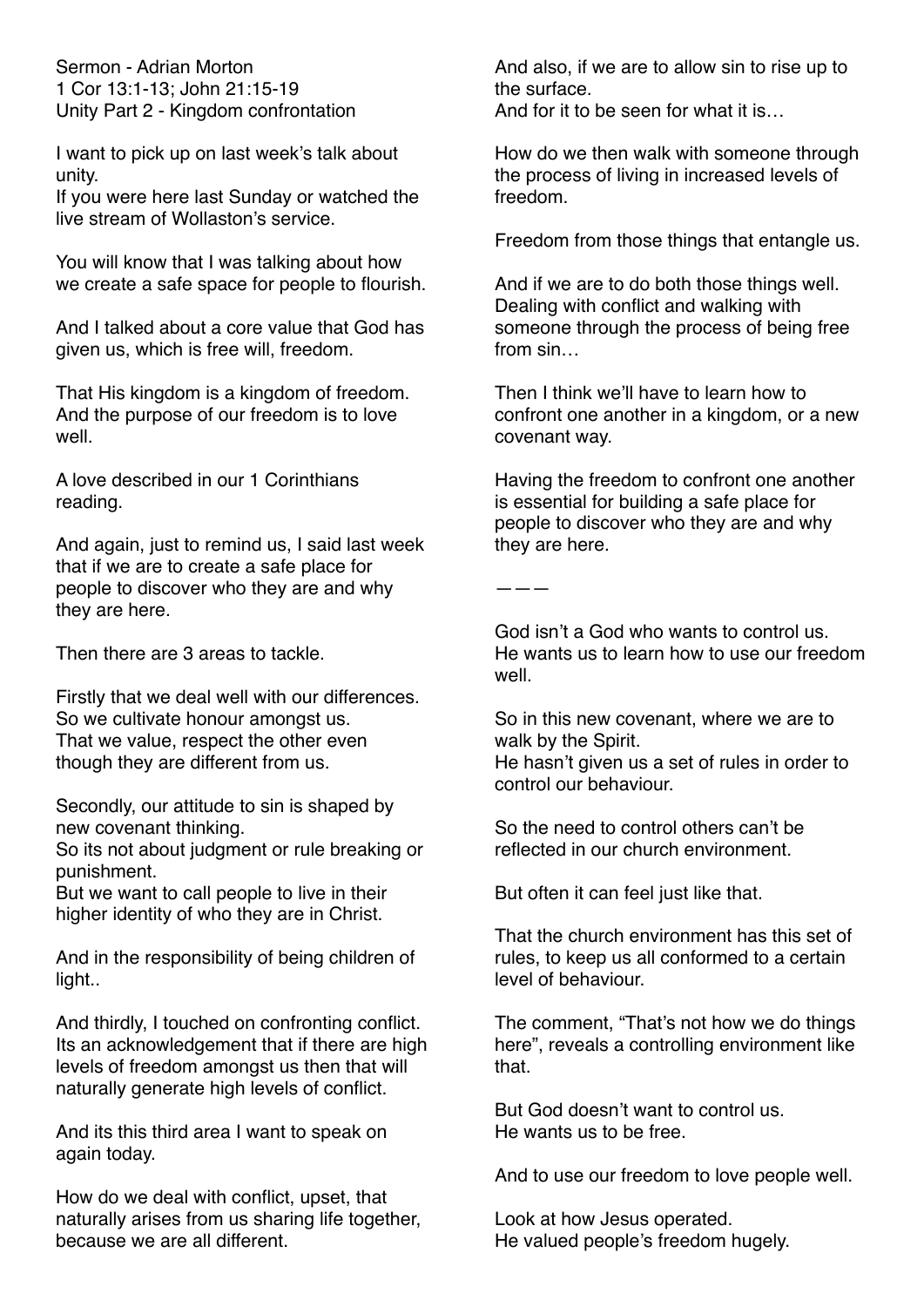He would teach, some would be attracted to his message. Others really wouldn't.

And he would just let people leave. If they chose to.

He would ask people, "What do you want me to do for you?" Why, because he valued someone's freedom.

So when it comes to kingdom confrontation we can't approach it wanting to control the other person.

We can't even approach confrontation wanting to change their behaviour.

Paul in Galatians says this:

*You, my brothers and sisters, were called to be free. But do not use your freedom to indulge the flesh ; rather, serve one another humbly in love…. So I say, walk by the Spirit, and you will not gratify the desires of the flesh.* 

Our success in using our freedom to love comes down to walking by the Spirit.

So in any confrontation we must address how a person is walking by the Spirit, rather than simply their behaviour.

Or in other words, we need to see past the behaviour to understand what is going on in the spirit of a person.

#### **What are the goals of any confrontation?**

In the first place, its about bringing something to the light. What is the truth of the situation here?

It's helping someone see what they might not see for themselves.

It's helping someone see how they are affecting the world around them.

Its helping someone see the mess they have created.

Maybe the relationships they have damaged.

Its encouraging them to use their freedom to take responsibility and clean up the mess.

Which only they can probably do.

Its to bring to the surface what people forget about themselves after they have failed.

Because when we mess up, its easy to forget who we are. Its easy to forget that we are still a beloved child of God. A friend of Jesus, redeemed, justified, forgiven...

Its about calling out the greatness in someone. We are still children of the light even when we fail.

If the goal of confrontation becomes about judgment, or punishment or keeping people in shame.

Then we will disempower people. Whereas we want to empower people to use their freedom to walk by the Spirit.

Another goal of a confrontation is to apply internal pressure to reveal what is broken.

<I don't know whether you used to fix a punctured bicycle tyre? In the days I did that for my children, I would pump up the inner tube to a great pressure, stick the tube in water, and watch for the bubbles to appear. What was happening? I was creating internal pressure in order to reveal a broken spot?

The process only worked if I filled the inner tube with enough internal pressure.

External pressure will never easily expose someone's "broken spot".

Yelling at them, threatening them with punishment, interrogating them won't be a great help.

The purpose of creating pressure is to find truth.

Its not to get a confession.

Isaiah 1:18 says, "Come now let us reason together. Though your sins be like scarlet…"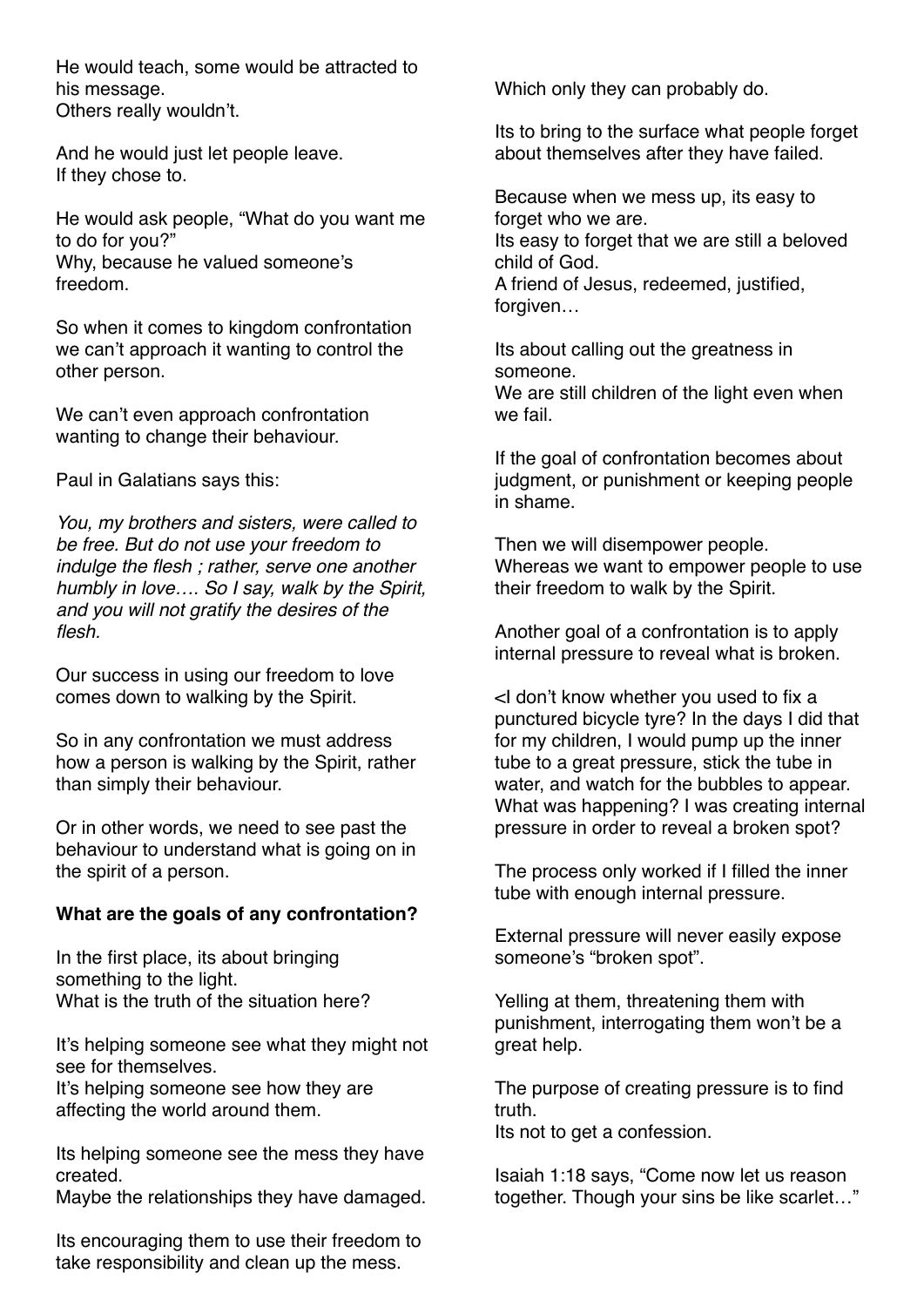Though your sins are blatantly all over the place, God says, "We can do something about that."

There is Hope.

"Come, let us reason together.." The desire of God is that we come. The Lord invites us to mutually look at something to correct it.

God doesn't need to control us. And He is not afraid of our broken spots.

He knows that the only way we can truly change is when we are free to change.

And our ultimate goal is to help them choose to use their freedom to love well.

### **How do we go about confrontation?**

Paul a little later in Galatians 6 says this:

*Brothers and sisters, if someone is caught in a sin, you who live by the Spirit should restore that person gently. But watch yourselves, or you also may be tempted.* 

He is giving instructions for what to do when any of us happen to cross paths with someone who has fallen into a hole.

He says, "you who are spiritual…" Those who know and display the love and character of God. He's just listed the fruit of the Spirit.

And he says those who are spiritual are to handle such situations in a "spirit of gentleness".

It describes a heart attitude. Gentleness doesn't mean nice and it doesn't mean polite.

At the heart of gentleness are the beliefs that:

"I'm not here to judge you."

"I don't need to control you."

"I'm here to walk with you so you can experience increased levels of freedom."

Look how Jesus did it. Jesus was the great confronter! He was neither afraid in the presence of people's mistakes.

Nor was He afraid to confront people with a loving invasion of the truth.

The reading we had from John is great reading.

Peter had messed up. He had denied knowing Jesus 3 times before the cock crowed.

How did Jesus confront Peter?

Well, what he didn't do is this… Peter, I hope you feel ashamed for what you did. Where is your commitment to me? You need to take a break from ministry for 6 months before I will restore you.

He asked Peter some questions. Do you love me?

Asking pertinent questions will help hugely.

But he asked questions in order to create internal pressure for Peter.

He was encouraging Peter to examine His own heart. What was really going on?

He was giving Peter freedom to take responsibility for his actions.

What if Peter had said, 'actually, I don't think I love you enough..' Church history would have been different!

He was also calling out Peter's greatness… "Feed my lambs" "Take care of my sheep"

This is who you are and what I've called you to.

 $P$ 

We do also need strong boundaries. What if someone just isn't repentant.

What if they don't want to engage with the process.

Are not interested in using their freedom to love others well.